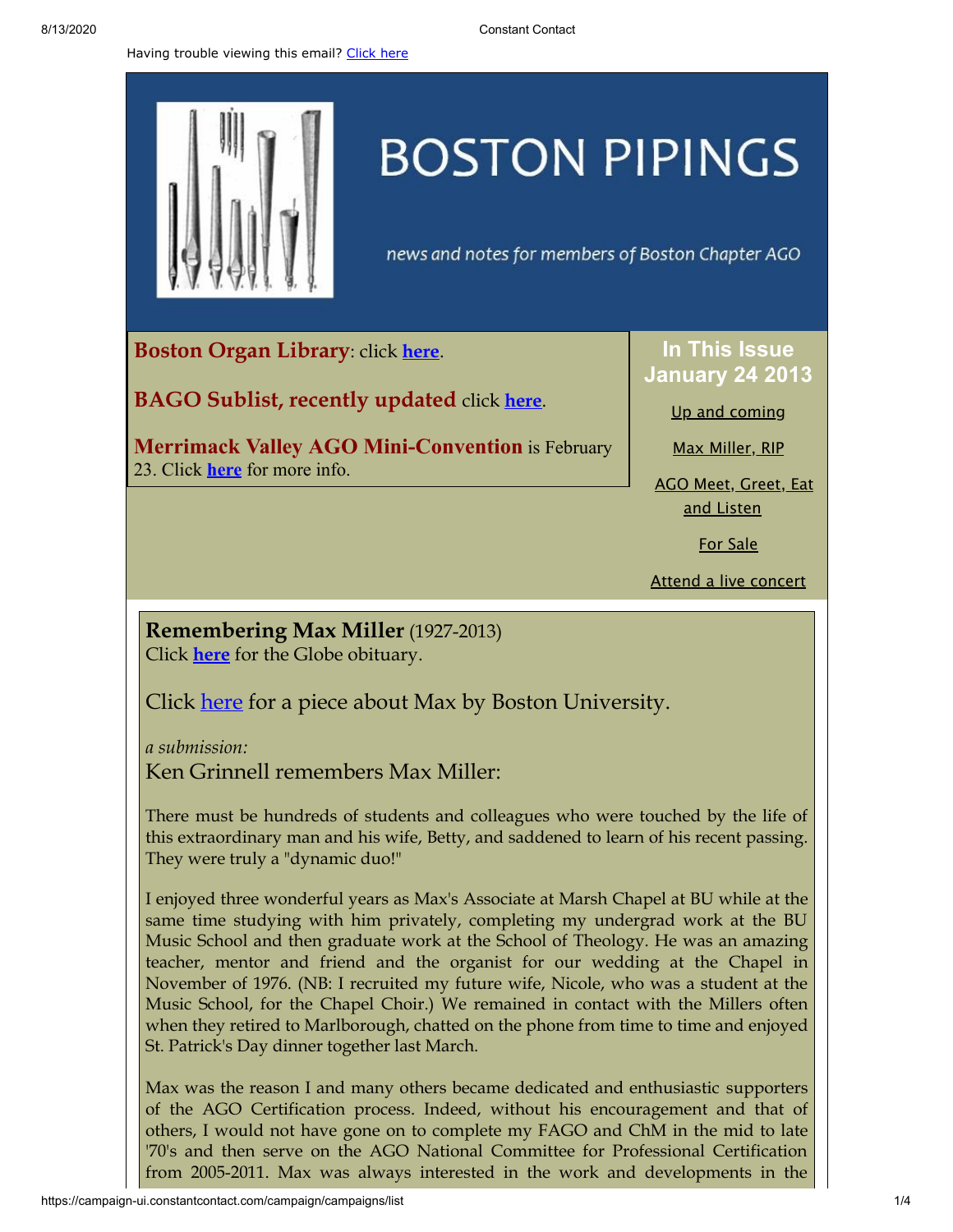Committee and always asked about Walter Hilse, the Emeritus member of the group, who remained a cherished friend and colleague. Max frequently made trips up to Manchester to serve as an examiner at our exam center here. How fitting that this BAGO "Email Blast" included the interview with Michael Olbash, this year's S. Lewis Elmer Award. Anyone associated with the Guild Examination process knows what a great honor that award carries on top of earning a certificate! Max would be elated to know all about it. (I offer my own congratulations to you, Michael.)

Though it has been a few years since Max published his last for The American Organist, many people nationwide will remember him fondly from his "Dear Uncle Max" advice column. His information was always well-researched, helpful and delivered with a dash of that impish and inimitable Miller humor!

Max exemplified the Guild motto, *Soli Deo Gloria*, and lived a life filled with love of learning, wonder, surprise, gratitude, musicality and generosity, and always in a seemingly effortless and genuinely jovial manner. Our best to Betty, the three remarkable Miller sons and the extended family. May Max now enjoy God's eternal care and love adorned with music beautiful beyond our knowing.

Ken Grinnell, MSM, FAGO, ChM Minister of Music, First Congregational Church, Manchester, NH

*Can you share your remembrances? Reply to this e-blast and we'll collect these and publish them in a future issue.*

## <span id="page-1-0"></span>HOSPITALITY & LIVE MUSIC!

Pre-concert festivities: Friday, 1st February, beginning at 6:00 p.m.

With relatively few chapter programs around which to plan a hospitality "event", how about we meet informally at the Tip Tap [Room](http://thetiptaproom.com/) directly across from Old West Church on Friday, 1st February prior to Peter Krasinski's and Louise Mundinger's (mostly) improvisation concert: CONCERT OF COLORS.

Here's a concert teaser link to prime the pump.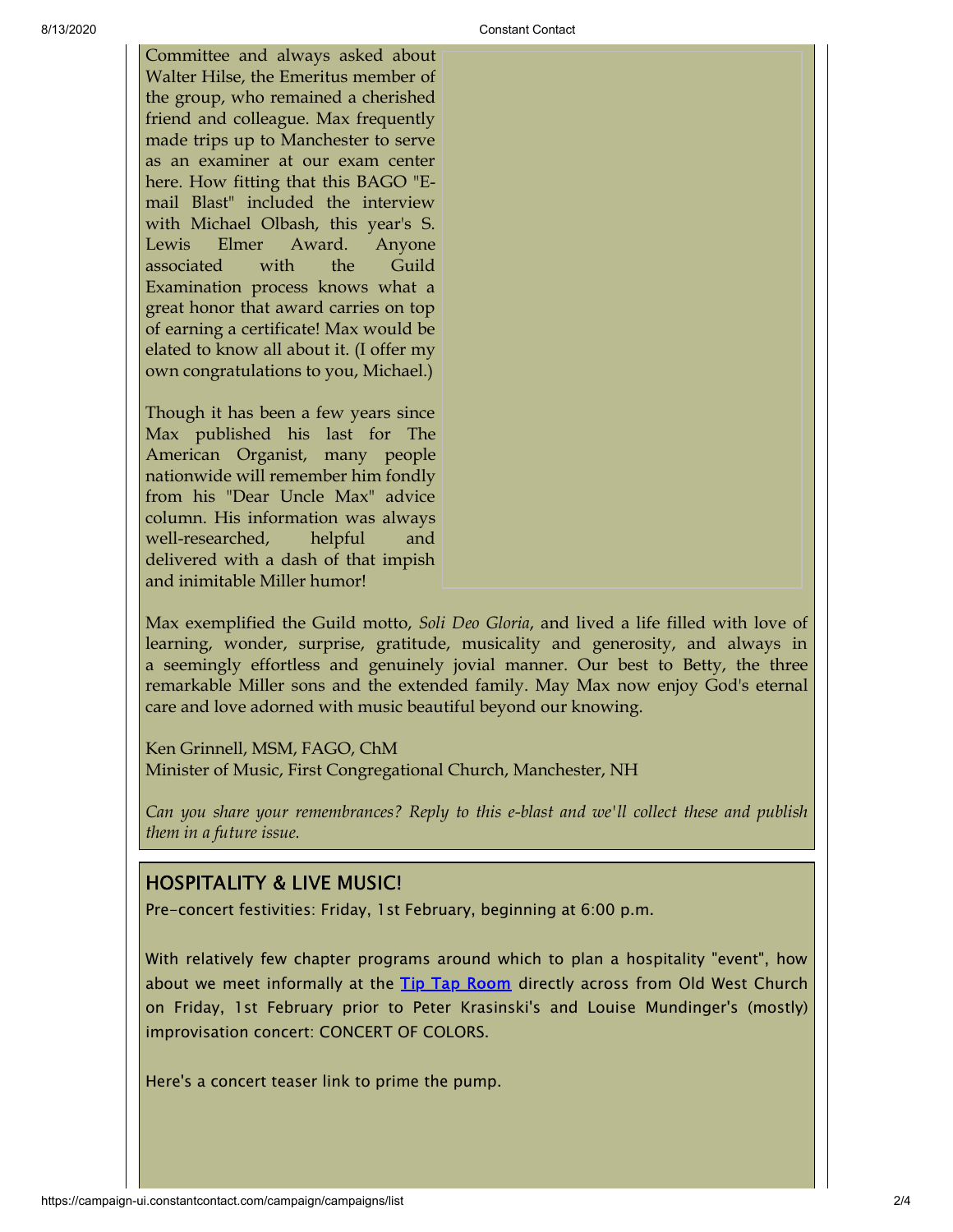## Mundinger and Krasinski: An Introduction to a "Concert Of Color".

Speaking of pump...

"Beacon Hill's an unsuspecting neighborhood for a hip, unpretentious, wild game, and beer joint, but that's just what Chef Brian Poe has created at the Tip Tap Room-a place to nibble on ostrich and yak with a craft brew in hand."

"Poe's cooking is serious business-especially when it comes to the bold appetizers. Crisp fried goat-cheese balls served with duck-fat-fried prosciutto and grilled asparagus "tips" were balanced by a bright carrot-ginger purée, while rock shrimp wrapped in crunchy kataifi and nori came coated in an addictive sweet-and-sour chiliginger sauce. A take on potato skins, meanwhile, was even more decadent, with toppings of perfectly fried oysters, thick bacon "tips" (get the picture?), and a creamy beer-cheese sauce."

Festivities begin at 6 p.m. Concert at 8 p.m.

Charles Raines, chair Chapter Hospitality Committee

## **FOR SALE**

<span id="page-2-1"></span><span id="page-2-0"></span>1979 Sabathil 1m harpsichord for sale in Lexington. Click [here](http://library.constantcontact.com/doc208/1105786651064/doc/lRSDsz4D8RNve06p.pdf) for more information.

**Check out performances on our BAGO calendar page [here.](http://www.bostonago.org/info/calendar/)**

January 27--Choir of First [Church](http://www.firstchurchbostonmusic.org/home.cfm), Boston in concert January 27--Douglas Major in <u>[Beverly](http://www.stjohnsbeverlyfarms.org/) Farms</u> January 29--Jared Johnson at [Harvard](http://memorialchurch.harvard.edu/music.php?cid=3&sid=71) February 1--Krasinski & Mundinger at Old [West](http://www.oldwestorgansociety.org/) February 1--Ciampa at <u>[Kresge/MIT](http://studentlife.mit.edu/organ-concerts)</u> February 12--Alistair Reid at [Harvard](http://memorialchurch.harvard.edu/music.php?cid=3&sid=71)